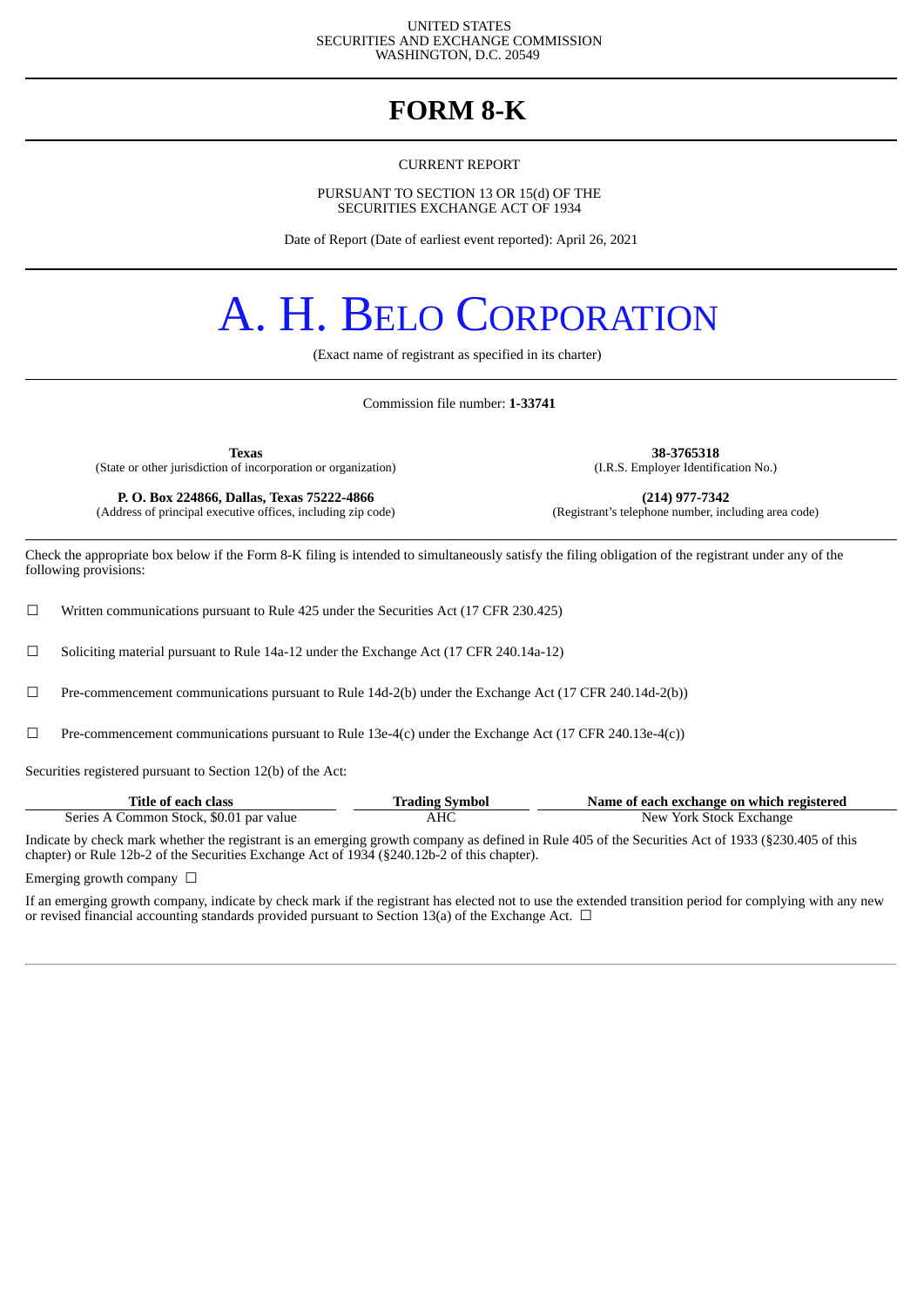#### **Item 2.02. Results of Operations and Financial Condition.**

On April 26, 2021, A. H. Belo Corporation announced its consolidated financial results for the three months ended March 31, 2021. A copy of the announcement press release is furnished with this report as Exhibit 99.1.

#### **Item 9.01. Financial Statements and Exhibits.**

(d) *Exhibits*.

| Exhibit Number | <b>Description</b>                                                          |
|----------------|-----------------------------------------------------------------------------|
| <u>99.1</u>    | <u>Press Release issued by A. H. Belo Corporation on April 26, 2021</u>     |
| 104            | Cover Page Interactive Data File (embedded within the Inline XBRL document) |
|                |                                                                             |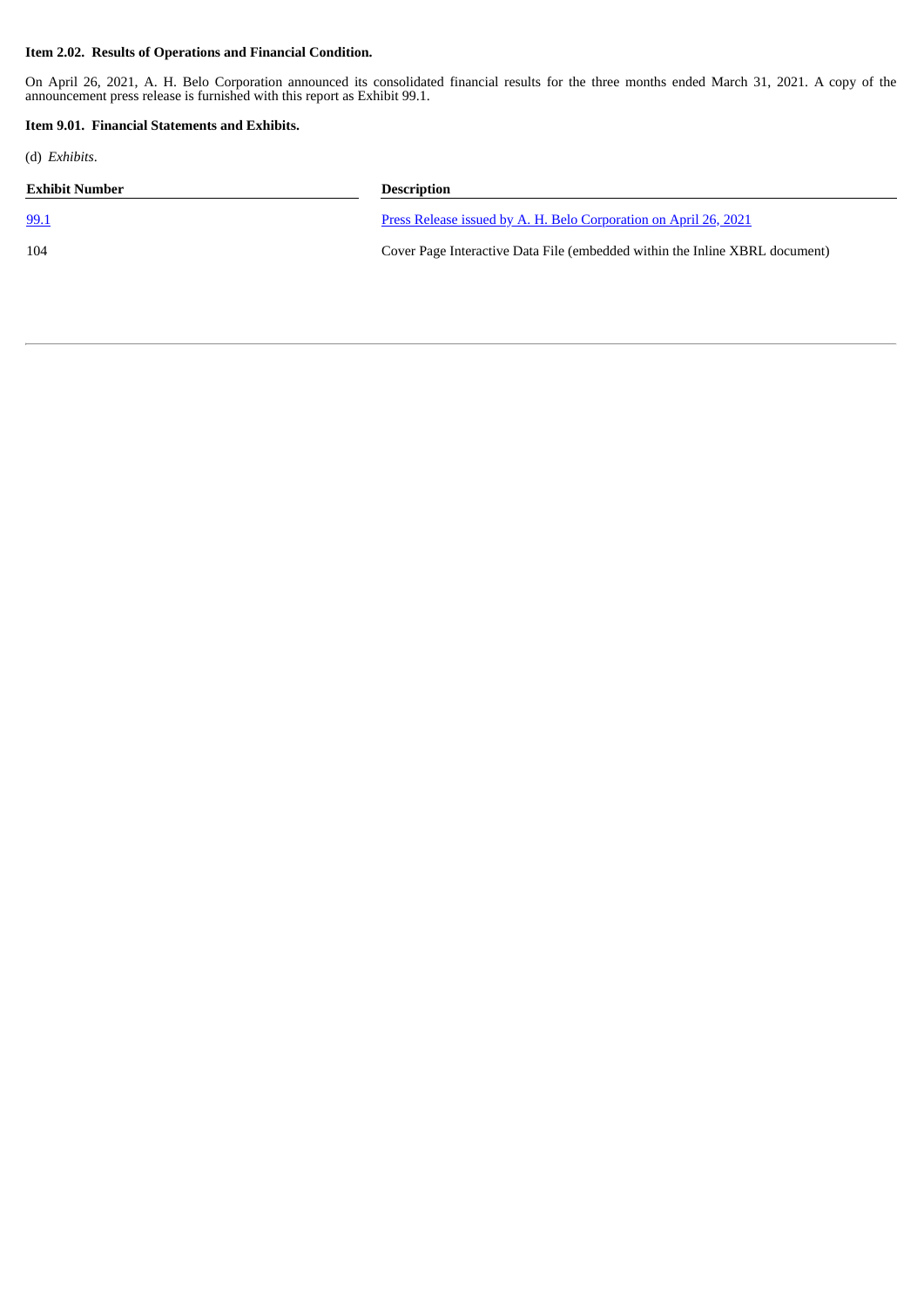#### **SIGNATURE**

Pursuant to the requirements of the Securities Exchange Act of 1934, the Registrant has duly caused this report to be signed on its behalf by the undersigned thereunto duly authorized.

### Date: April 26, 2021 <br>
A. H. BELO CORPORATION

By: /s/ Katy Murray

Katy Murray Executive Vice President/Chief Financial Officer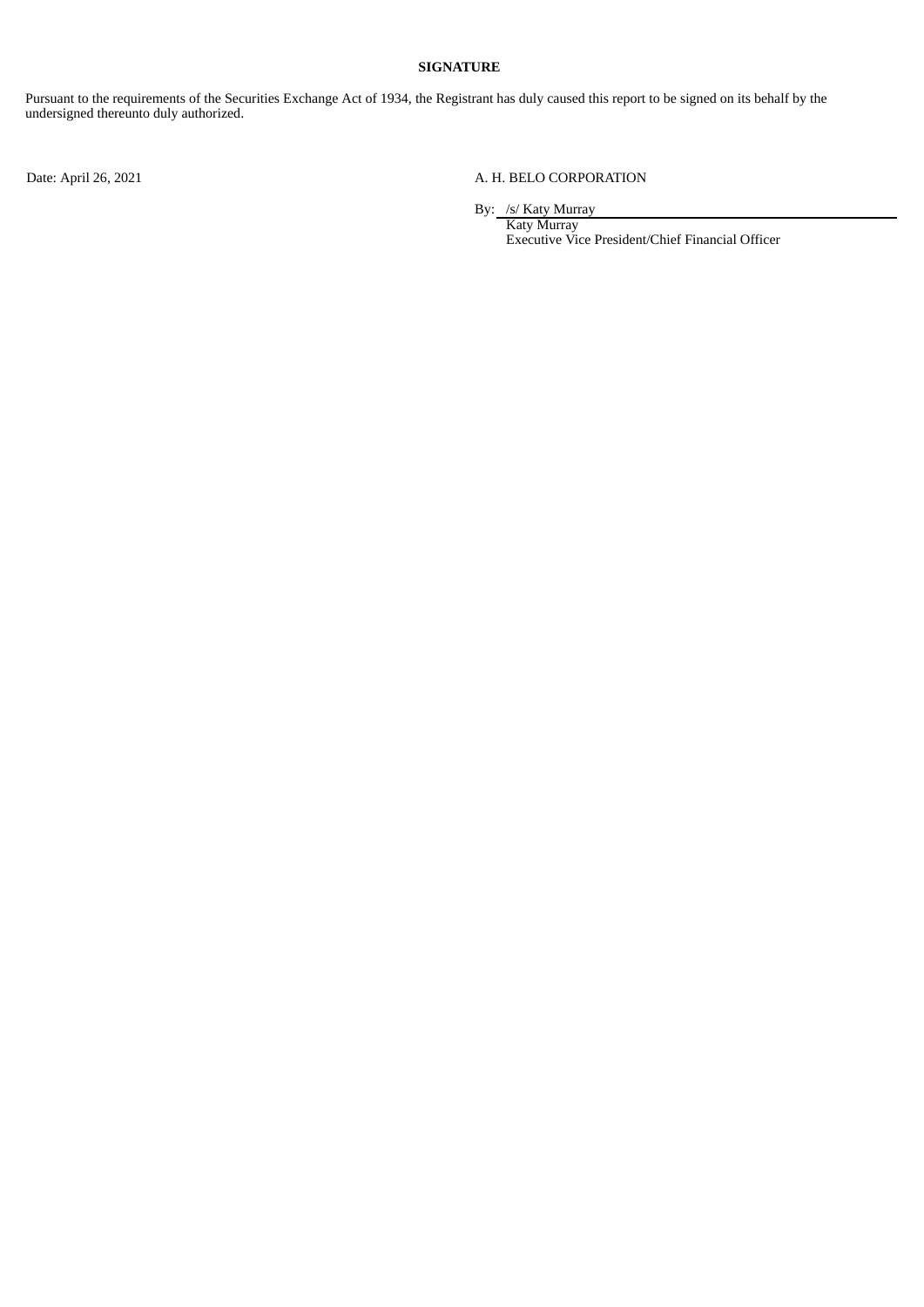#### **Exhibit 99.1**

# A. H. BELO CORPORATION

## **A. H. Belo Corporation Announces First Quarter 2021 Financial Results**

**DALLAS –** A. H. Belo Corporation (NYSE: AHC) today reported a

<span id="page-3-0"></span>first quarter 2021 net loss of \$2.8 million, or \$(0.13) per share, and an operating loss of \$3.7 million. In the first quarter of 2020, the Company reported a net loss of \$1.6 million, or \$(0.08) per share, and an operating loss of \$4.8 million. The 2020 net loss included a federal tax refund of \$2.3 million permitted under the CARES Act.

For the first quarter of 2021, on a non-GAAP basis, A. H. Belo reported an operating loss adjusted for certain items ("adjusted operating loss") of \$2.4 million, an improvement of \$0.4 million or 14.4 percent when compared to an adjusted operating loss of \$2.8 million reported in the first quarter of 2020.

Robert W. Decherd, chairman, president and Chief Executive Officer, said, "We are encouraged that operating conditions have settled to some extent during the first part of 2021. However, it is obviously important to remain focused on revenue generation across all platforms while shaping the Company's expense structure to reflect the smaller enterprise A. H. Belo has become. On April 15 we announced a voluntary severance offer ("VSO") for eligible employees in select departments, which is an important step in this process. The VSO should help accelerate the realignment of administrative, back office and production activities, and result in meaningful ongoing savings.

"*The Dallas Morning News* continues to provide superior, unduplicated local and regional news, information and commentary. The impact is seen in *The News'* growth in digital memberships and the relative stability of its print member base. The Board's commitment to investing in this growth is the best pathway to becoming a sustainably profitable digital newspaper enterprise."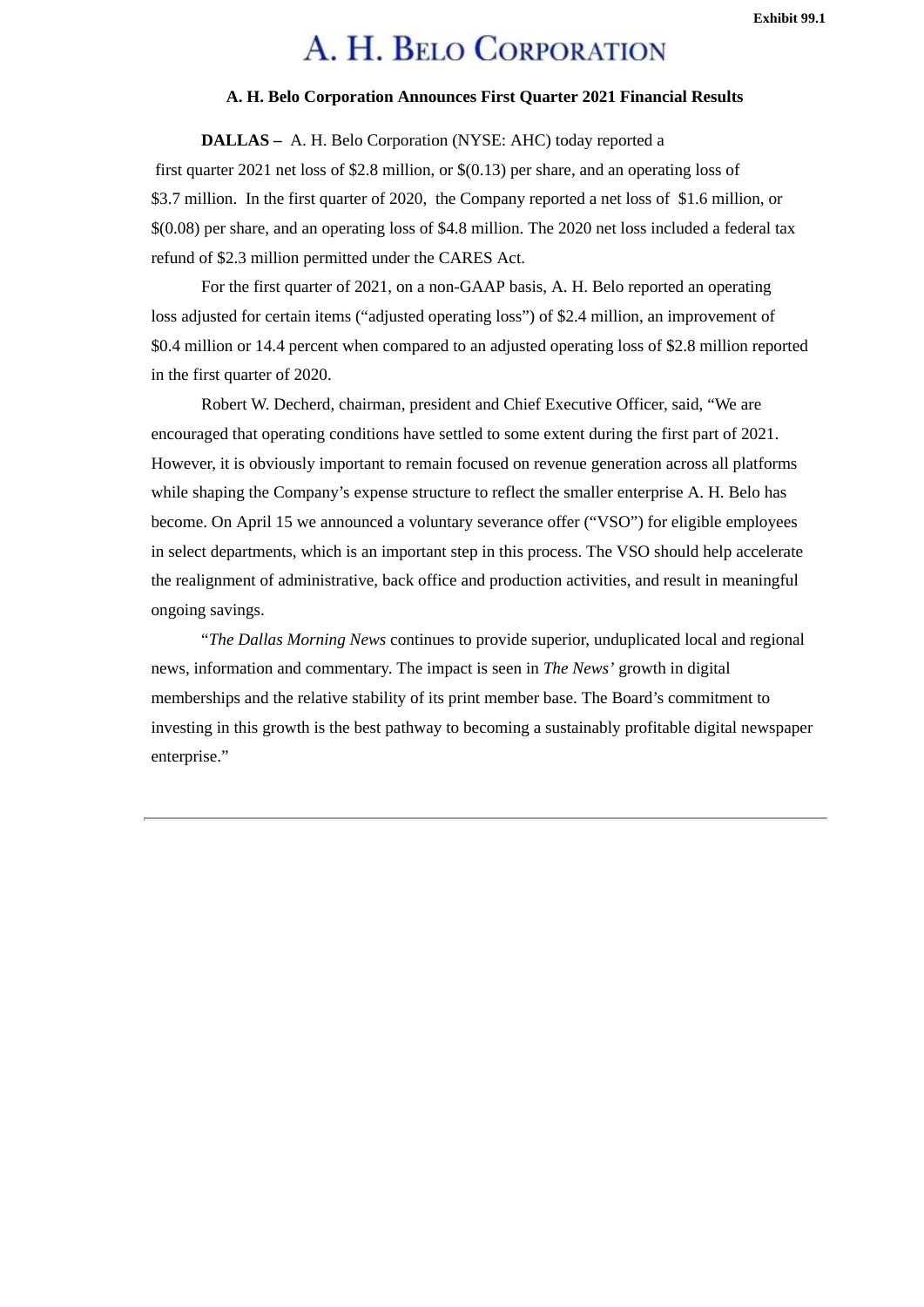# **First Quarter Results**

Total revenue was \$36.8 million in the first quarter of 2021, a decrease of \$3.5 million or 8.7 percent when compared to the first quarter of 2020.

Revenue from advertising and marketing services, including print and digital revenues, was \$16.8 million in the first quarter of 2021, a decrease of \$2.6 million or 13.2 percent when compared to the \$19.3 million reported for the first quarter of 2020. The decline is primarily due to a \$1.6 million reduction in print advertising revenue, which has been significantly impacted by the COVID-19 pandemic.

Circulation revenue was \$16.0 million, a decrease of \$0.4 million or 2.4 percent when compared to the first quarter of 2020. Home delivery revenue decreased 4.3 percent and single copy revenue decreased 27.1 percent, primarily due to the significantly reduced number of locations selling newspapers as a result of the pandemic, partially offset by an increase of \$0.6 million or 46.5 percent in digital-only subscription revenue.

Printing, distribution and other revenue decreased \$0.6 million, or 12.6 percent, to \$4.0 million, primarily due to reductions in commercial printing and distribution revenue.

Total consolidated operating expense in the first quarter of 2021, on a GAAP basis, was \$40.5 million, an improvement of \$4.6 million or 10.2 percent compared to the first quarter of 2020. The improvement is primarily due to expense decreases of \$1.1 million in employee compensation and benefits, \$0.9 million in newsprint, ink and other supplies, \$0.9 million in outside services, \$0.7 million in depreciation, \$0.4 million in distribution, and \$0.3 million in travel and entertainment.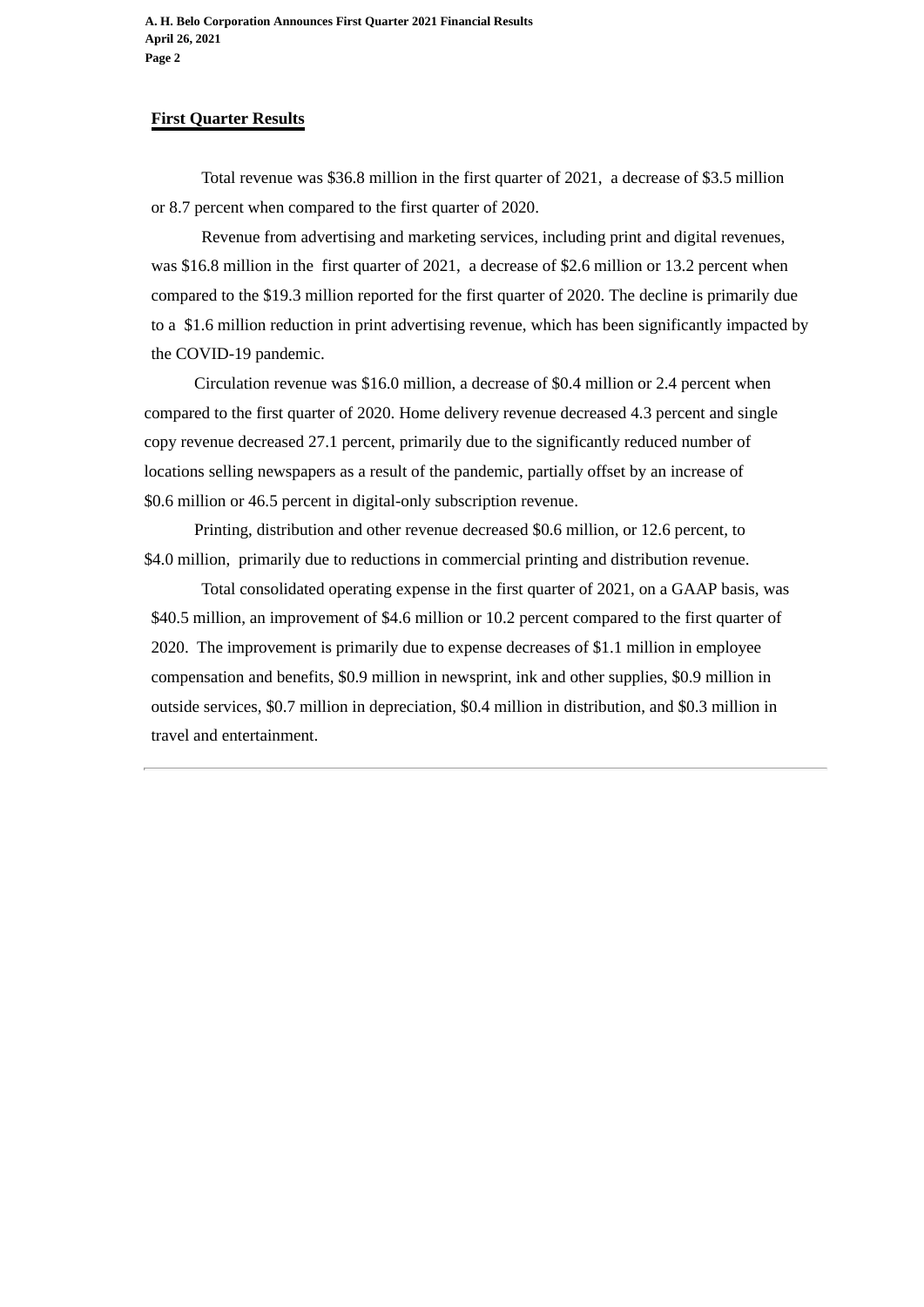In the first quarter of 2021, on a non-GAAP basis, adjusted operating expense was \$45.3 million, an increase of \$0.8 million or 1.7 percent when compared to \$44.6 million of adjusted operating expense in the first quarter of 2020. The increase is primarily due to an increase of \$4.7 million in contra expense, partially offset by expense decreases in employee compensation and benefits, newsprint, distribution, and reductions from continued management of discretionary spending.

As of March 31, 2021, the Company had 713 employees, a decrease of 75 or 9.5 percent when compared to the prior year period. Cash and cash equivalents were \$38.1 million and the Company had no debt.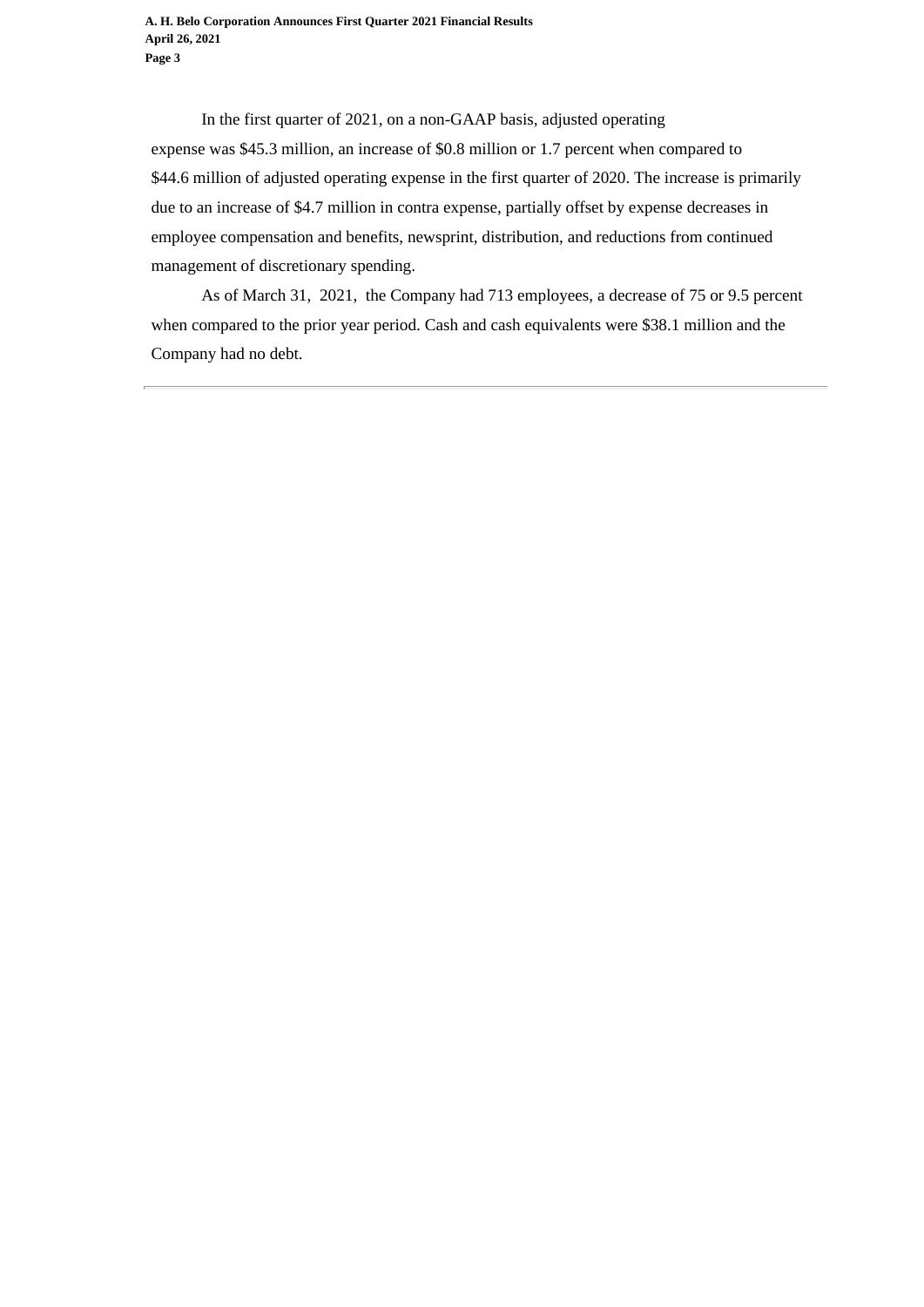# **Non-GAAP Financial Measures**

Reconciliations of operating loss to adjusted operating loss, total net operating revenue to adjusted operating revenue, and total operating costs and expense to adjusted operating expense are included in the exhibits to this release.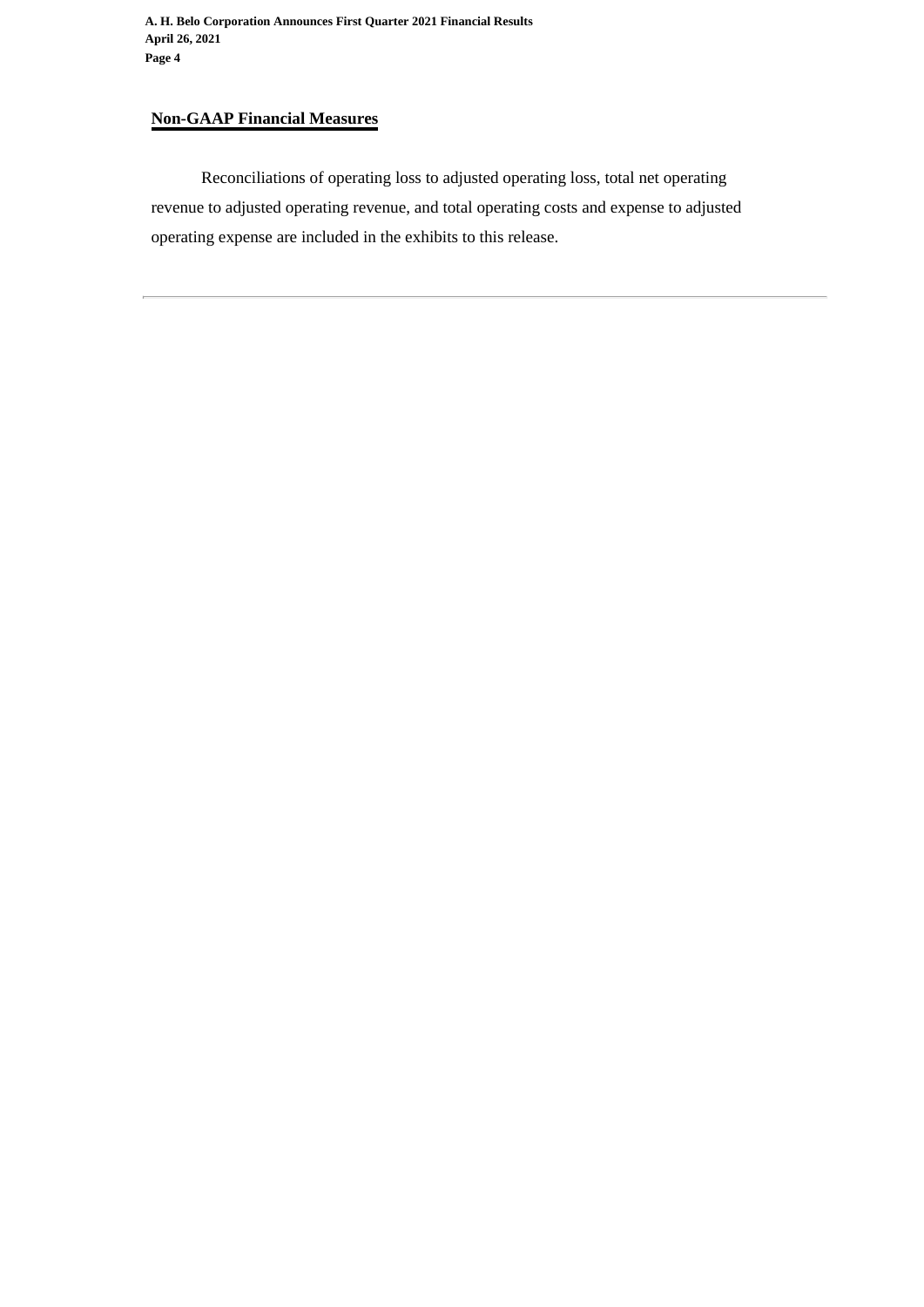# **Financial Results Conference Call**

A. H. Belo Corporation will conduct a conference call on Tuesday, April 27, 2021, at 9:00 a.m. CDT to discuss financial results. The conference call will be available via webcast by accessing the Company's website at www.ahbelo.com/invest. An archive of the webcast will be available at www.ahbelo.com in the Investor Relations section.

To access the listen-only conference call, dial 1-877-226-8189 and enter the following access code when prompted: 5840199. A replay line will be available at 1-866-207-1041 from 12:00 p.m. CDT on April 27, 2021 until 11:59 p.m. CDT on May 3, 2021. The access code for the replay is 8305657.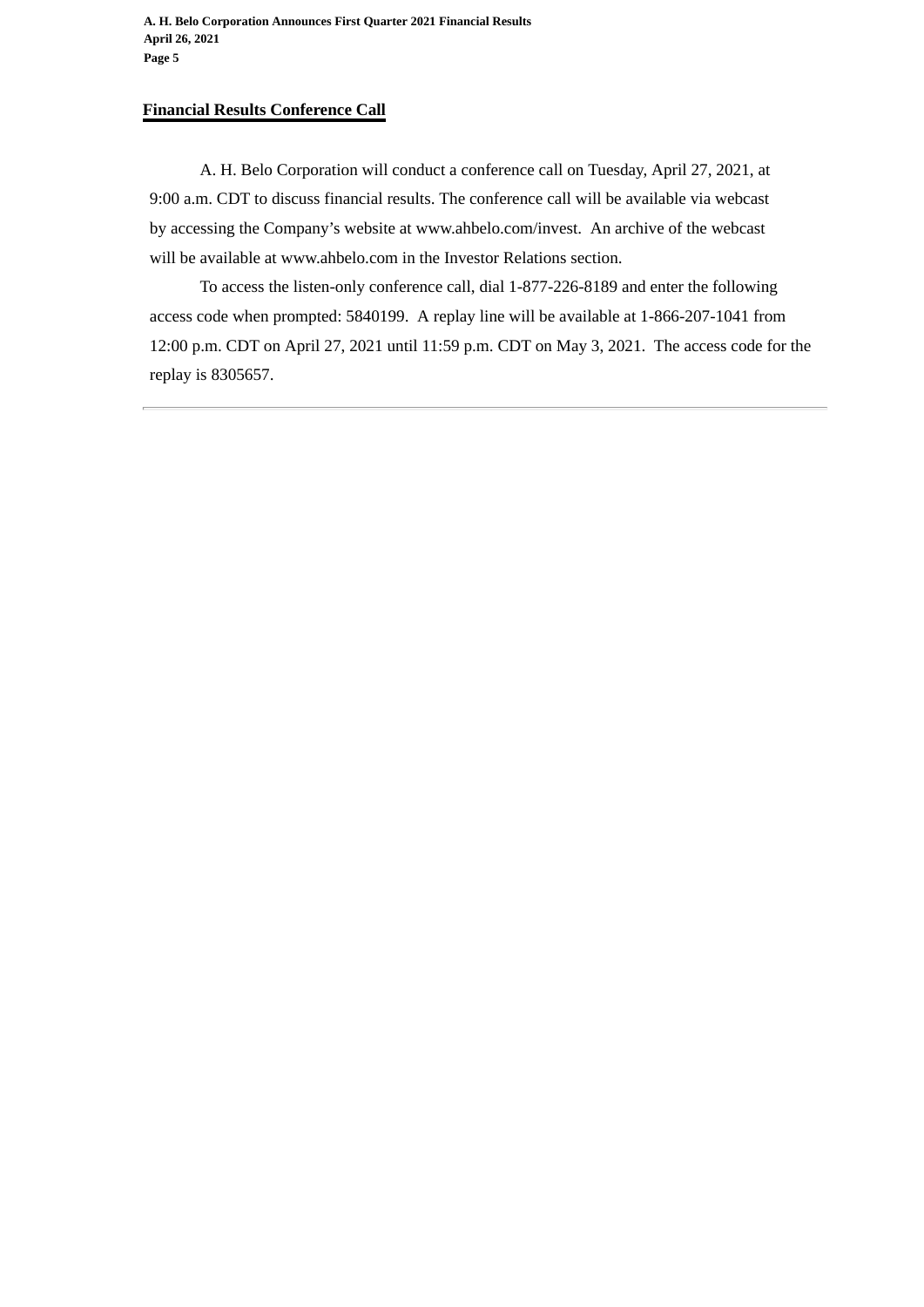# **About A. H. Belo Corporation**

A. H. Belo Corporation is the leading local news and information publishing company in Texas. The Company has a growing presence in emerging media and digital marketing, and maintains capabilities related to commercial printing, distribution and direct mail. A. H. Belo delivers news and information in innovative ways to a broad range of audiences with diverse interests and lifestyles. For additional information, visit www.ahbelo.com or email invest@ahbelo.com.

*Statements in this communication concerning A. H. Belo Corporation's business outlook or future economic performance, revenues, expenses, and other financial and non-financial items that are not historical facts, including statements of the Company's expectations relating to its plans to regain NYSE compliance, are "forward-looking statements" as the term is defined under applicable federal securities laws. Forward-looking statements are subject to risks, uncertainties and other factors that could cause actual results to differ materially from those statements. Such risks, trends and uncertainties are, in most instances, beyond the Company's control, and include changes in advertising demand and other economic conditions; consumers' tastes; newsprint prices; program costs; labor relations; cybersecurity incidents; technological obsolescence; and the current and future impacts of the COVID-19 public health crisis. Among other risks, there can be no guarantee that the board of directors will approve a quarterly dividend in future quarters; as well as other risks described in the Company's Annual Report on Form 10-K and in the Company's other public disclosures and filings with the Securities and Exchange Commission. Forward-looking statements, which are as of the date of this filing, are not updated to reflect events or circumstances after the date of the statement.*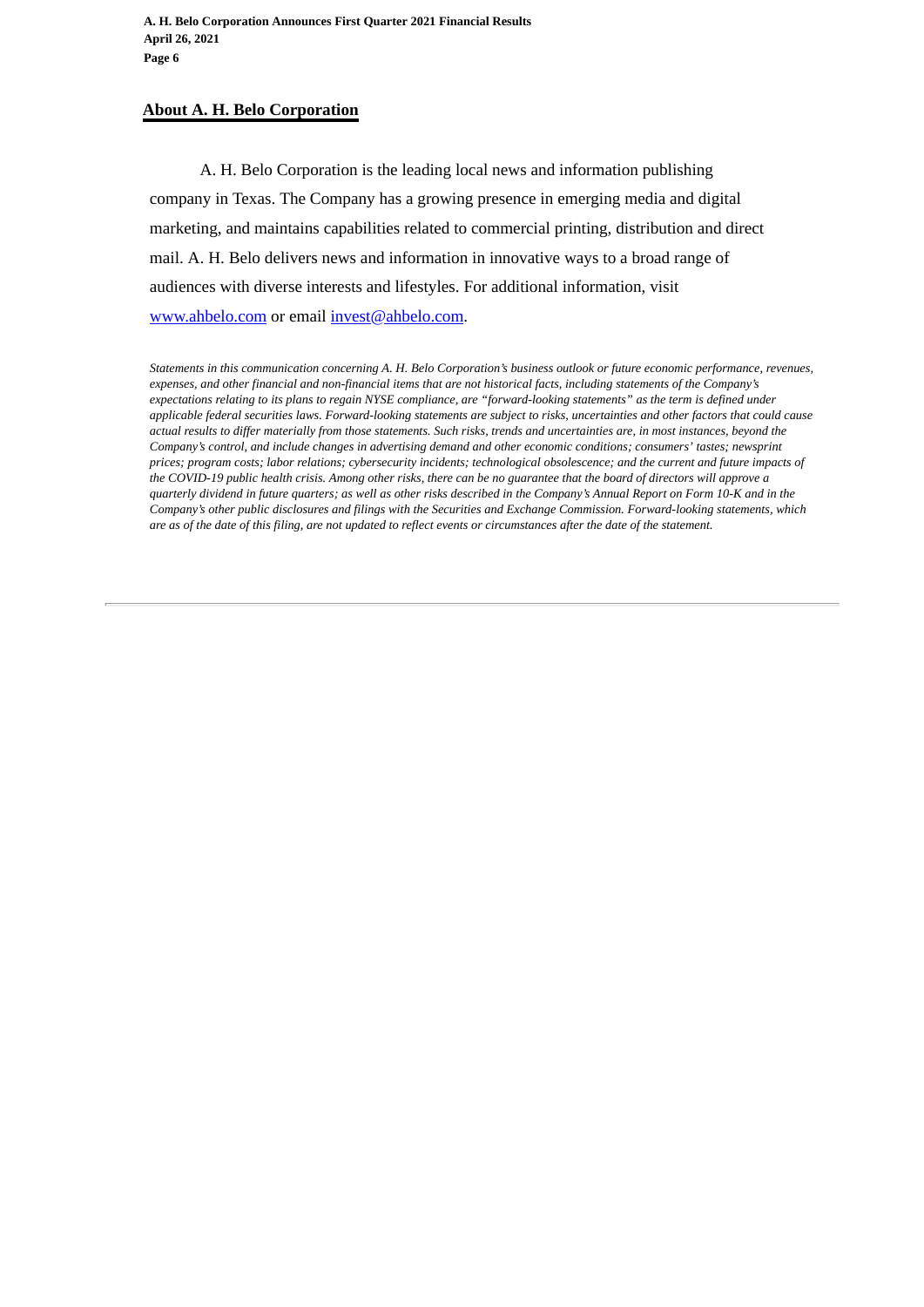# **A. H. Belo Corporation and Subsidiaries**

#### **Consolidated Statements of Operations**

| 2020       |
|------------|
|            |
|            |
| 19,327     |
| 16,414     |
| 4,602      |
| 40,343     |
|            |
| 19,016     |
| 20,992     |
| 3,271      |
| 1,765      |
| 64         |
| (5)        |
| 45,103     |
| (4,760)    |
| 1,352      |
| (3,408)    |
| (1,787)    |
| (1,621)    |
|            |
|            |
| (0.08)     |
|            |
| 21,410,423 |
|            |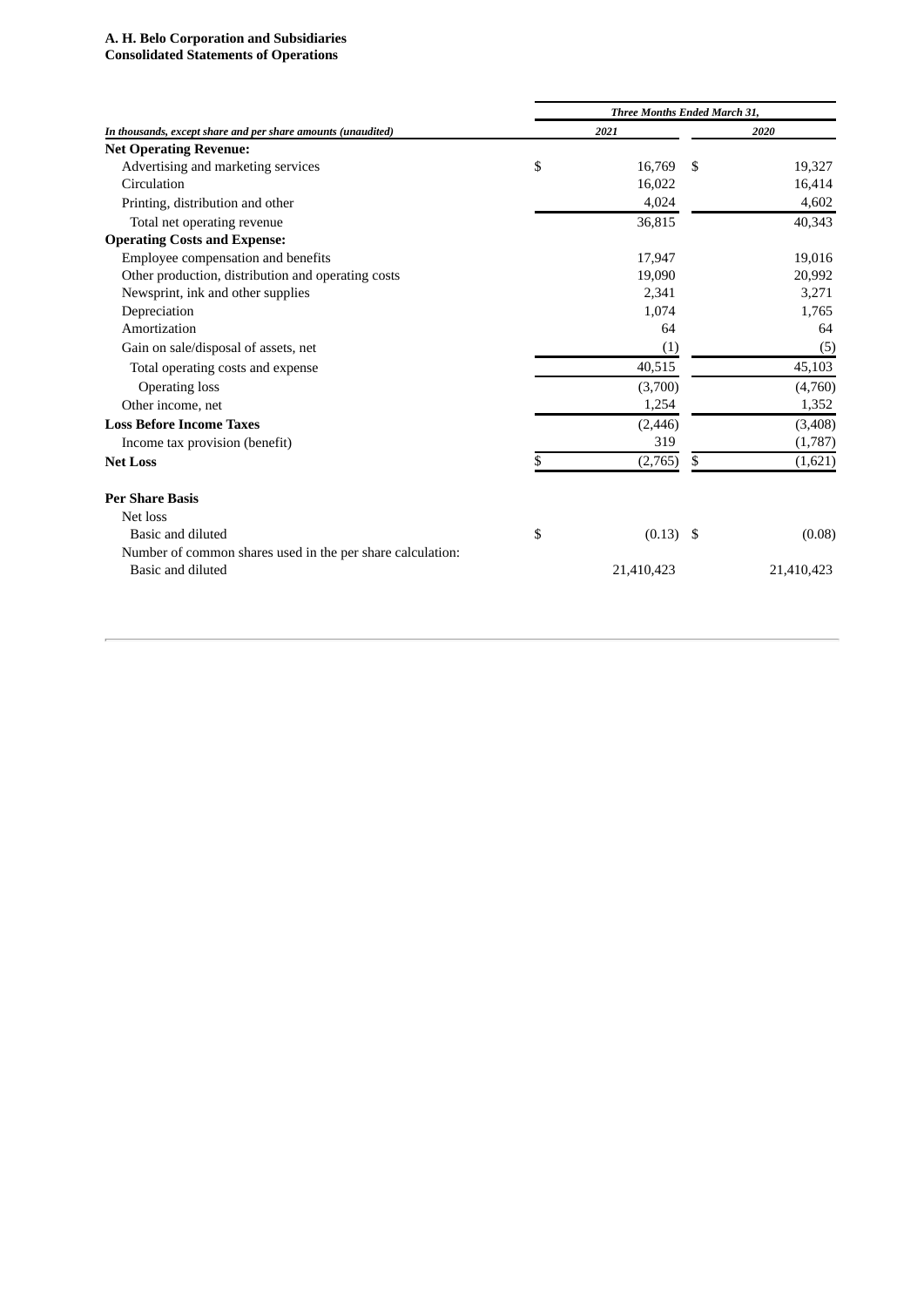#### A. H. Belo Corporation and Subsidiaries **Consolidated Balance Sheets**

|                                                    |    | March 31, |     | December 31, |  |
|----------------------------------------------------|----|-----------|-----|--------------|--|
| In thousands (unaudited)<br><b>Assets</b>          |    | 2021      |     | 2020         |  |
| Current assets:                                    |    |           |     |              |  |
| Cash and cash equivalents                          | \$ | 38,132    | -\$ | 42,015       |  |
| Accounts receivable, net                           |    | 15,503    |     | 16,562       |  |
| Notes receivable                                   |    | 22,775    |     | 22,775       |  |
| Other current assets                               |    | 8,678     |     | 6,754        |  |
|                                                    |    |           |     |              |  |
| Total current assets                               |    | 85,088    |     | 88,106       |  |
| Property, plant and equipment, net                 |    | 10,932    |     | 11,959       |  |
| Operating lease right-of-use assets                |    | 19,764    |     | 20,406       |  |
| Intangible assets, net                             |    |           |     | 64           |  |
| Deferred income taxes, net                         |    | 91        |     | 76           |  |
| Other assets                                       |    | 2,213     |     | 2,604        |  |
| <b>Total assets</b>                                | S. | 118,088   | \$  | 123,215      |  |
| <b>Liabilities and Shareholders' Equity</b>        |    |           |     |              |  |
| Current liabilities:                               |    |           |     |              |  |
| Accounts payable                                   | \$ | 7,381     | -\$ | 7,759        |  |
| Accrued compensation and other current liabilities |    | 10,524    |     | 10,829       |  |
| <b>Contract liabilities</b>                        |    | 13,760    |     | 12,896       |  |
| Total current liabilities                          |    | 31,665    |     | 31,484       |  |
| Long-term pension liabilities                      |    | 17,119    |     | 18,520       |  |
| Long-term operating lease liabilities              |    | 21,216    |     | 21,890       |  |
| Other liabilities                                  |    | 4,941     |     | 4,913        |  |
| <b>Total liabilities</b>                           |    | 74,941    |     | 76,807       |  |
| Total shareholders' equity                         |    | 43,147    |     | 46,408       |  |
| Total liabilities and shareholders' equity         |    | 118,088   | \$  | 123,215      |  |
|                                                    |    |           |     |              |  |